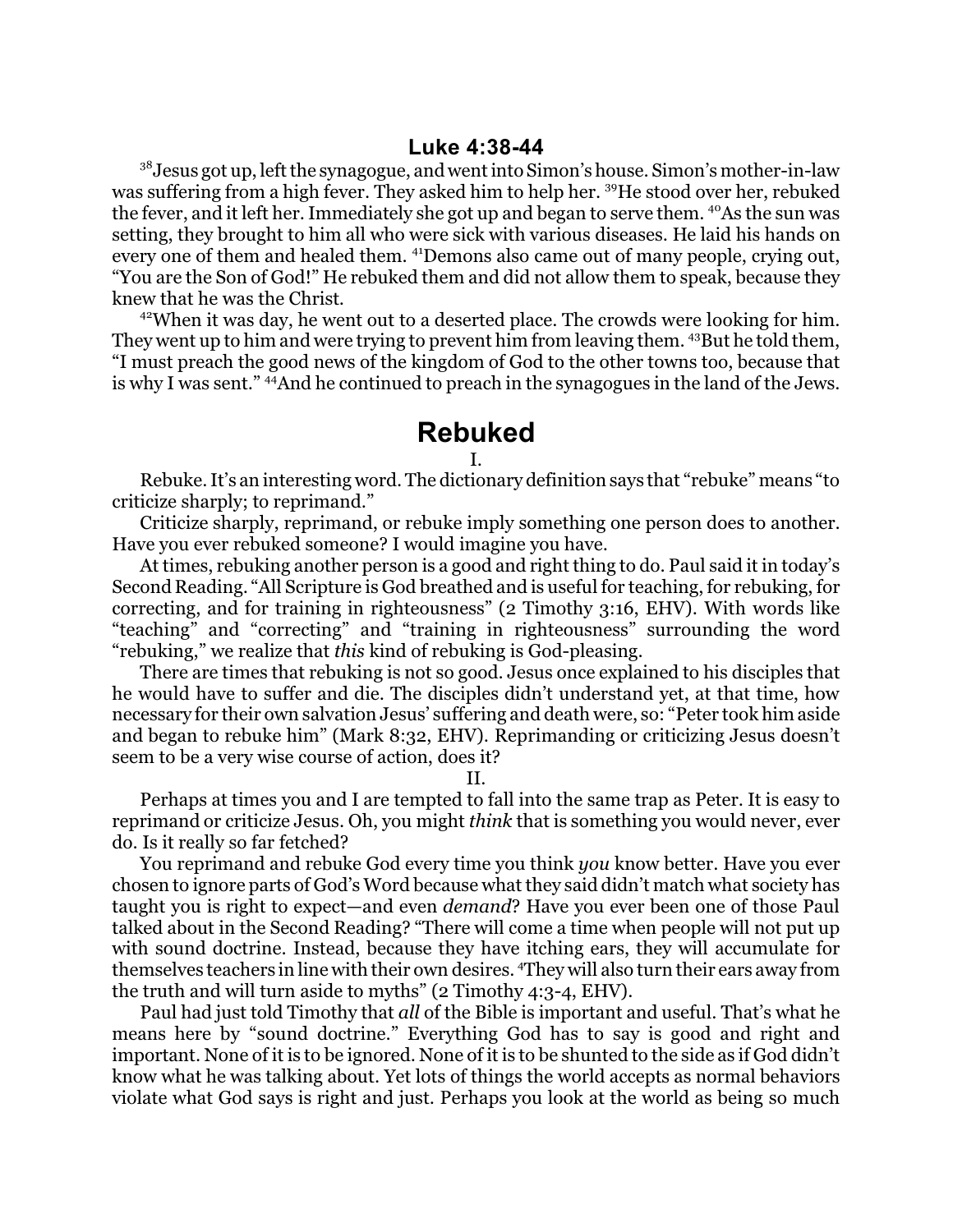more enlightened than it was in Bible times; some of those things God spoke against were only for *those* people and *those* times; they don't apply to us anymore. Itching-ear disease is pervasive and destructive. In reality, itching-ear disease is yousimply slapping God in the face and rebuking him for daring to say something *you* disagree with.

How about the rebuking of inanimate objects? You probably have done it. Do you rebuke your car? Maybe when the car won't start you criticize it sharply and reprimand it. That doesn't change the fact that it won't start. Do you rebuke the weather? Maybe. Maybe you don't like the cold and the snow the way some of us do, and you rebuke it. Your rebuke changes nothing. The cold and the snow keep coming until the warm front moves through and the weather changes. Do you rebuke a sickness or a fever? Maybe. But it isn't going to make your fever go away.

III.

The word "rebuke" in today's Gospel just jumped offthe page to me when I read the text early in the week. It jumped off the page because of the way the word is used here. Jesus rebuked an inanimate object.

Back to ways we might have *tried* ineffectually to rebuke inanimate objects. There were no cars when Jesus walked this earth, so he never rebuked a car for failing to start. But the other two are striking. Jesus *did* rebuke the weather. Out on the boat when the disciples were terrified of the storm that threatened to capsize their vessel, Jesus rebuked the wind and the waves—and the storm stopped immediately.

Then there is the case of sickness. "Simon's mother-in-law was suffering from a high fever. They asked him to help her. <sup>39</sup>He stood over her, rebuked the fever, and it left her. Immediately she got up and began to serve them" (Luke 4:38-39, EHV). Jesus *rebuked* the fever. And it left her. There was no wait for the ibuprofen to kick in and take effect. There was no gradual recovery in a hospital bed before she could get up with some assistance and leave. It left her. So quickly that she was immediately able to go about her normal routine. She began to serve Jesus and his disciples.

After Peter's mother-in-law had been healed, "As the sun was setting, they brought to him all who were sick with various diseases. He laid his hands on every one of them and healed them" (Luke 4:40, EHV). While Jesus didn't rebuke these other diseases the healing continued. No disease the people brought to him was any match for Jesus' power. "Every one of them" was healed.

While that's quite a display of power, the next verse is perhaps even more striking than the rebuke of weather and disease. "Demons also came out of many people, crying out, 'You are the Son of God!' He rebuked them and did not allow them to speak, because they knew that he was the Christ" (Luke 4:41, EHV). While the demons were speaking the truth, they spoke the truth to misrepresent Jesus and what he had come to do. This Jesus would not allow. His rebuke had the same effect as his rebuke ofthe fever. Jesus' rebuke has the power of God—the demons could do nothing other than to obey his command.

It wasn't the first time. Just before our text he had driven a demon out of another man. When the people saw it: "They were all filled with awe and began to say to one another, 'What is this message? With authority and power he commands unclean spirits, and they come out!'" (Luke 4:36, EHV). Jesus' power and authority were shocking. How could anyone have so much power? How could anyone do such things?

You know the answer. Jesus *is* God. He is both truly God and truly human. The power he held over demons and illness and weather is the same power he demonstrated over sin.

What a comfort that is! We find ourselves rebuking inanimate objects. We find ourselves